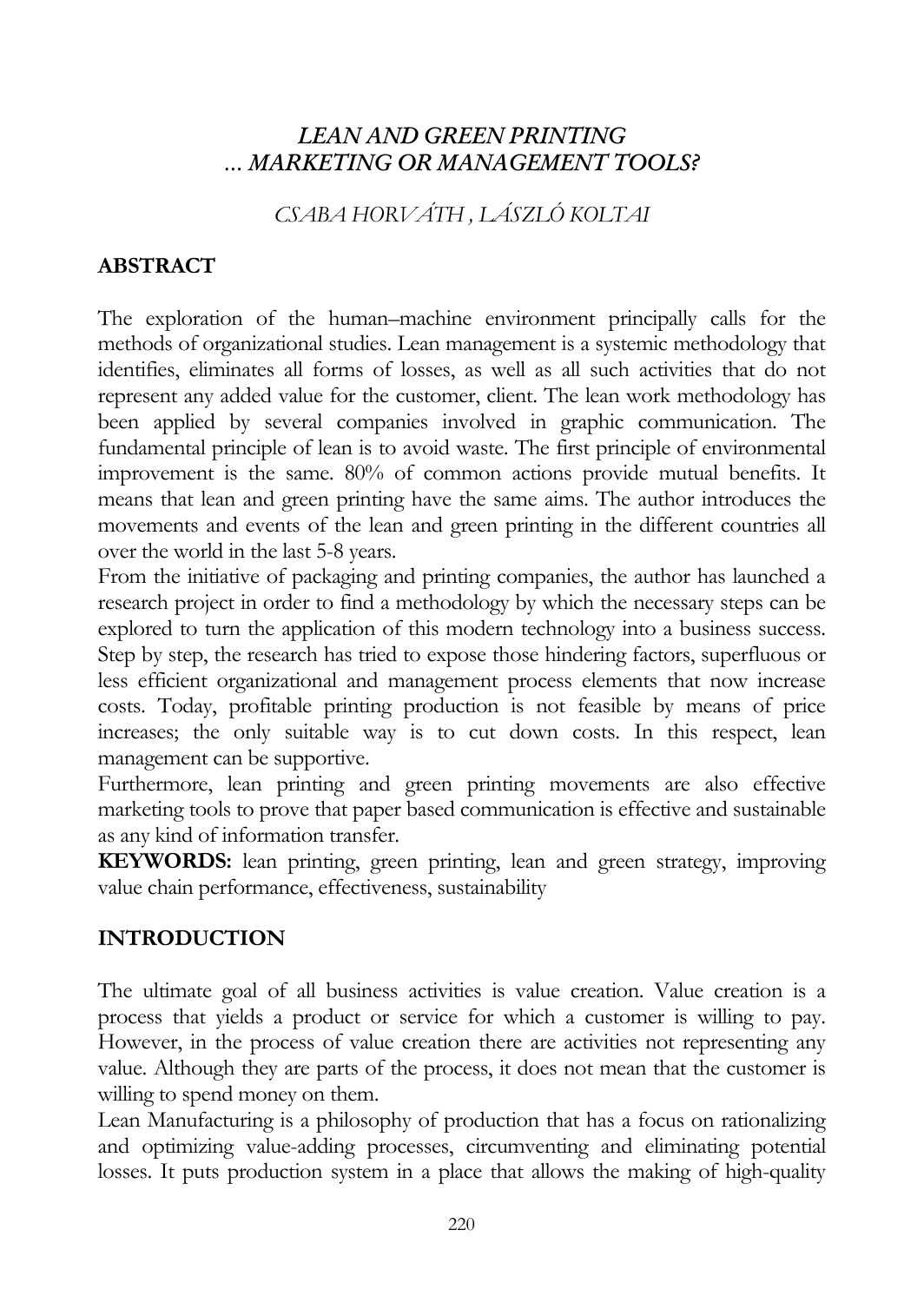products at moderate costs and with short lead times. The aim is to align the process of production with the expectations of the customer. Consumers tend to demand increasingly better quality, lower prices, short lead times and a broader selection of products. Developed by Toyota, the efficiency of Lean Manufacturing is inherent in the underlying principles its rules, means and philosophy operate in harmony in order to eliminate losses from the processes.

### **OBJECTIVES OF THE RESEARCH**

The fundamental hypothesis of the present paper is that Lean Principles are valuecentred, and facilitate the elimination of losses. In our case, a graphic enterprise can considerably improve the efficiency of the printing process (from the customer to the prints) with the application of Lean Manufacturing, promoting an increase in the profit. Our objective is to examine the losses incurred with the printing processes of cardboard packaging materials by the company under investigation, and examine how the application of the means of Lean Manufacturing can cut back or fully eliminate the revealed losses. In addition to looking at the printing process, we also want to know what impacts these changes may have on the reduction of costs.

The objective of this study has been to support the introduction of lean management and the use of modern printing technologies by assessing the loss-making constituents of AR Carton Packaging Group's printing processes, offering solutions to reduce or fully eliminate these impacts, as well as confirming the actual implementation of cost reduction, continuing our research job.

### **Lean printing**

In the printing process, the value for a customer is the creation, reproduction of the conceived design or colour, while for the printer the satisfaction of these demands in a cost-efficient manner. For the customer, the essential aspects are the colour, form and deadline of delivery, whereas for the printer the keys to profit lie in the short adjustment time and quick printing of the requested number of useful copies. In the printing process, the Lean Philosophy is embodied in the efficient and inexpensive satisfaction of customer expectations. The specific working process of Lean Manufacturing and the printing technology should work together effectively. It means that Lean proves to be insufficient if the management of the printing technology fails, while without the lean component even the best technology will be less effective. They together provide the best environment for the operation of a competitive printer.

### **Lean & Green strategy**

Lean manufacturing reduces waste to minimise costs and time while simultaneously improving Green performance because any waste reduction provides direct environmental benefits as well as economic efficiency. Since 2010, PrintCity have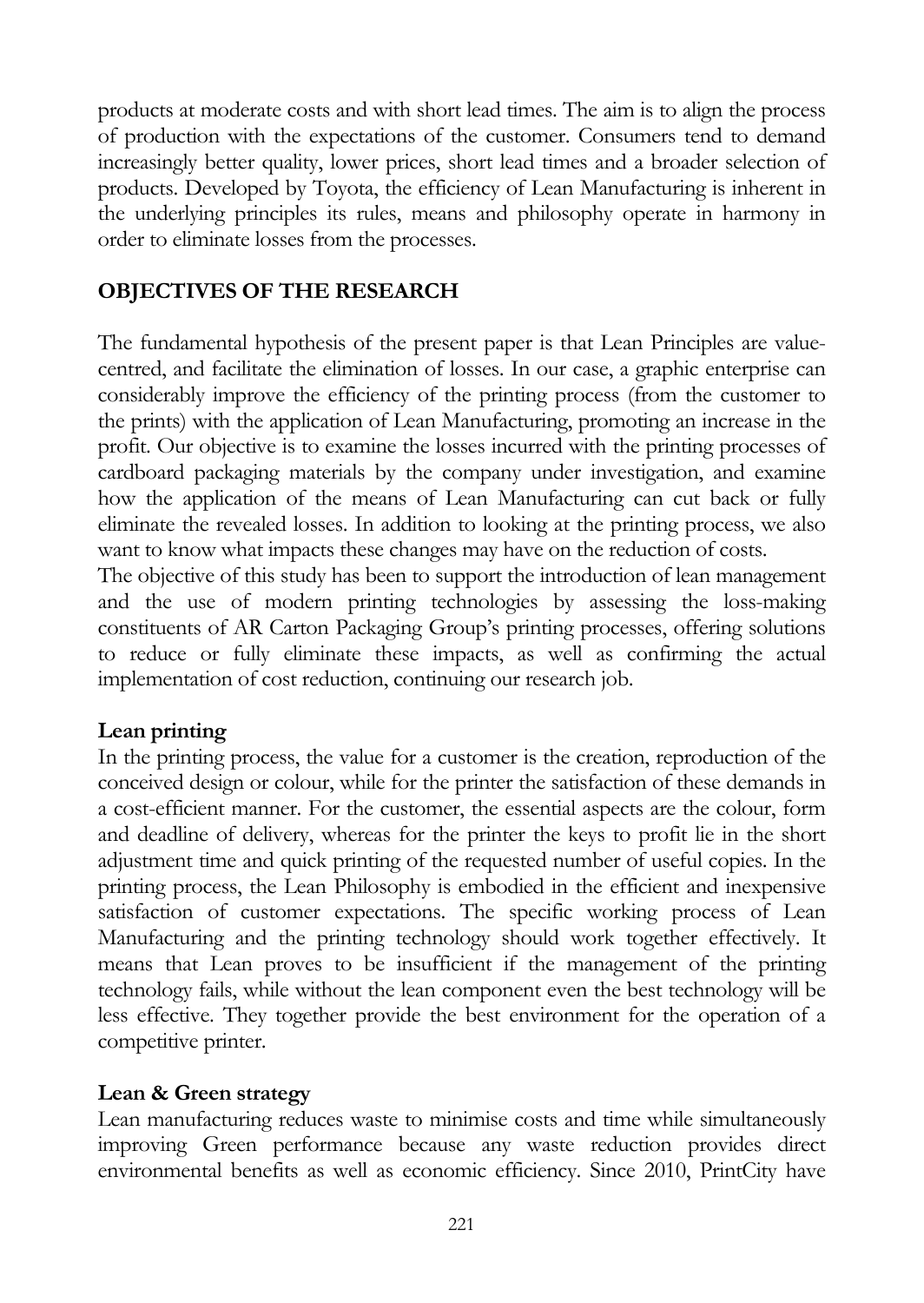promoted this win-win strategy, which was inspired by the US Environmental Protection Agency's promotion of Lean to address environmental issues.



"First principle of environmental improvement is to avoid waste" "Fundamental principle of lean is to avoid waste" - US EPA

Figure 1: Why lean and green?

Tips to become Leaner & Greener:

- Measure how many runovers are left at the end of jobs why so many (or not enough)?
- Look into waste bins to identify and eliminate the causes of waste.
- Calculate company material yield (annual waste tonnage/annual procured tonnage).
- Calculate what a 1% reduction in material waste could add to profits.
- Quantify the cost of energy and utilities consumption and assess.
- Opportunities to reduce their waste.
- Establish cross-functional multi-level teams to reduce waste.
- If you don't know where to start seek external assistance the right support should pay for itself many times over.
- Start by making the job easier, faster and better, for the staff then it will be adopted by them and it will become cheaper.
- Do only what is needed and when it is needed. Start with small and quick successful steps.

## **Research methods**

Procedure and methodological approach:

- analysis of the principles, means of Lean Manufacturing,
- study of the values, losses of the printing process,
- defining the measures to improve efficiency, actual steps to accomplish the objective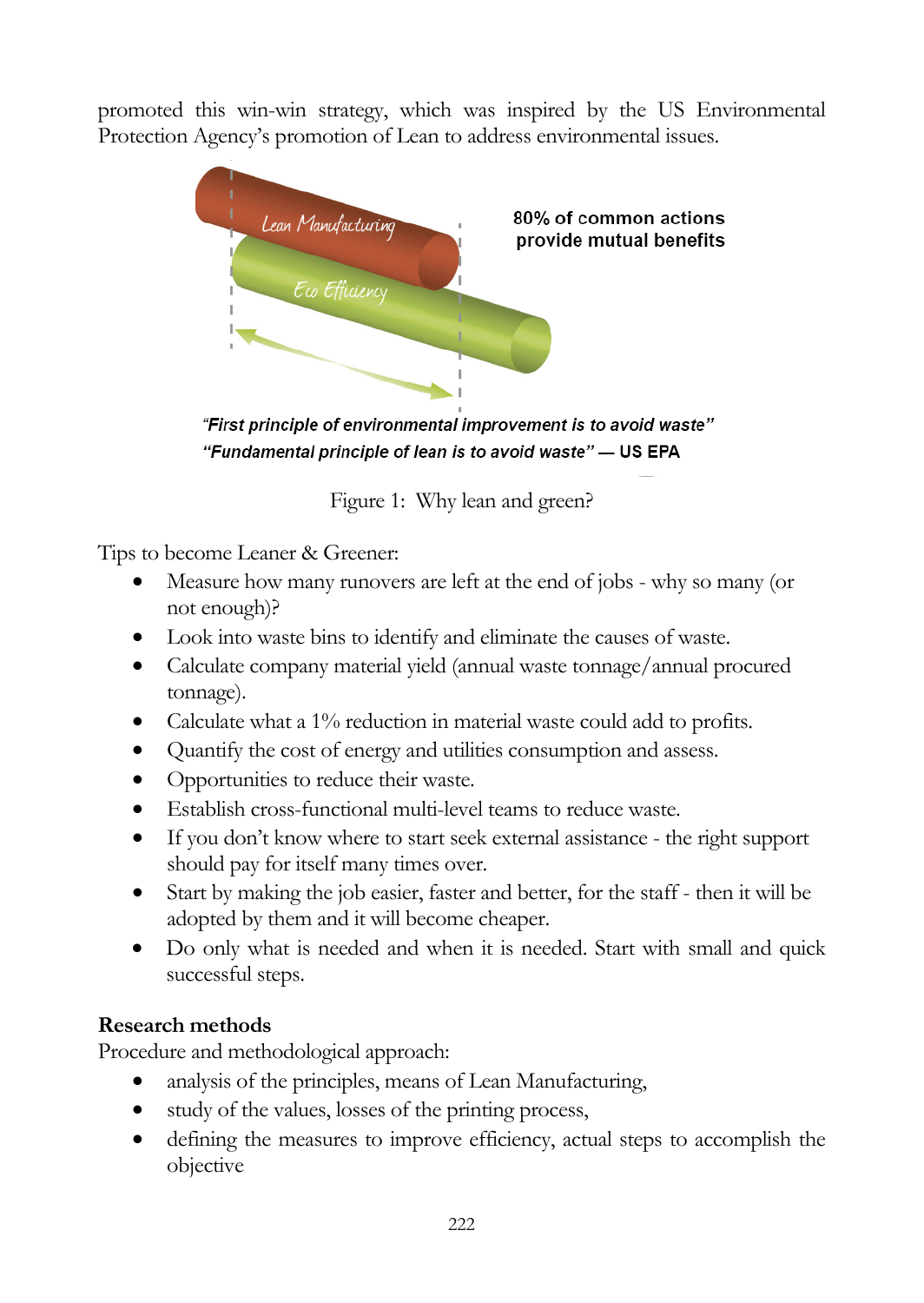implementation of efficiency increasing strategies, explanation of results.

The aim of our research is to rely on certain technical processes and printing technologies in combination with the lean methods towards the improvement of the efficiency of the printing process, and thus to reduce costs at AR Carton Packaging Group. As specific aspects of these examinations, those means of lean, operating safety and printing technology have been selected that have the potential to improve the efficiency of the process to the greatest extent, eliminate or minimize losses.

#### **Establishment of orderly work conditions, effective base material flow**

In order to make the working environment of the printing presses more orderly and safer, 5S was applied. The objective was to establish an efficient, safe and highstandard work environment. Whatever was not needed for the performance of daily tasks in the printing press was sorted out and removed. After this process of selection, it was re-considered and assured that those materials and devices that were integral parts of daily work had been retained in the work area and whether their quantities had indeed been effectively cut back. For the required tools expedient storage places were accurately defined and created, while other objects were stored in an easily recognizable arrangement. As a fundamental rule, objects, base materials that were necessary for adjustment or production were placed so that they should become accessible in the quickest and shortest way.

The established system was designed to sustain and develop the existing work environment. With the use of a questionnaire, the surroundings of the printing press are now reviewed on a monthly basis. The questions are scored in order to quantify the existing conditions, whether they are perceived as improvement and/or drawbacks.

### **Improvement of the reliability of the printing press**

As within the plant no sufficient expertise is available, the maintenance and servicing of the KBA Rapida 142 sheet-fed offset printing press were outsourced to the supplier of the printing press. During detailed counselling and negotiations, the terms and conditions of maintenance and repair servicing activities were defined and set forth in the form of a contract. The partner program implemented in the framework of the given contract was aimed at reducing the time losses arising from machine failures, and guaranteeing an appropriate level of operating safety. The contract consisted of three modules. The first module was designed to ensure the monthly servicing of problems with the machines to maintain the initial conditions of the equipment, and sustain the perfect operation of all the functions of the printing press. The second module allowed remote servicing all around the clock. The last module covered the assessment of the prevailing conditions of the machines on a half-yearly basis. The printing press was not set to be inspected solely for mechanical problems, but diagnostic test printing was required to be executed. The defined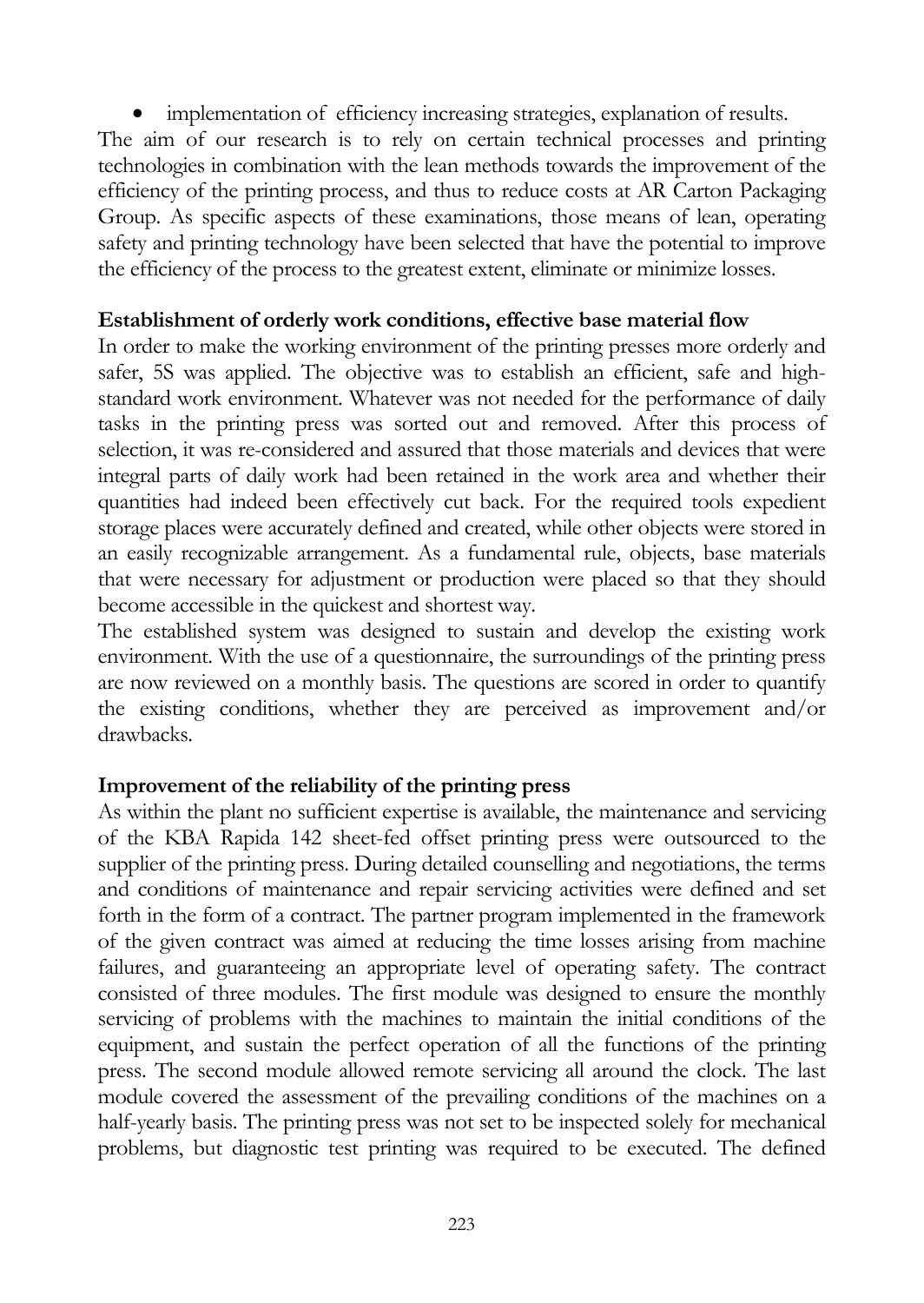checks included the printing characteristics, reproduction capabilities of the press, as well (Figure 2).



Figure 2: Sheet-fed offset print process improvements

## **Colour calibration of the printing press**

The aim of the colour calibration process was to define, and then standardize the technological parameters of the devices used in the printing process (sheet-fed offset printing press, subcontracted colour proofing) on the basis of the test prints. The parameters determined in the course of test printing (CIE L\*a\*b\*colour space, tone value increase) were examined on the basis of the target values set by Standard ISO 12647-2.

After the drying of the prints, the tone value increase of the printing press was determined from the average of the measurement results of several prints*.* On the basis of the measured values, the tone value projected on the form was modified so that in the course of printing the tone value increased by the printing press in the print should comply with the value specified in Standard ISO 12647-2.

Calibration was also performed for the subcontracted proofing, i.e. the inkjet printer. The effectiveness of calibration was verified by making the test print again.

In addition to instrumental evaluation, prints were subjected to visual checks, because the majority of customers would judge the colour spectrums of printed products in the same way. The prints of the plates that had been scanned with the settings originating from the process calibrations were compared with the similarly calibrated, subcontracted colour proofs, and eventually it was concluded that the calibration was successful.

In the course of digital pre-processing, appropriate colour separations could be made for printing. The two work processes became harmonized, and – as a very important aspect – mutually verifiable. The roots of problems now proved to be distinguishable, and the efficiency of the process increased. The settings of printing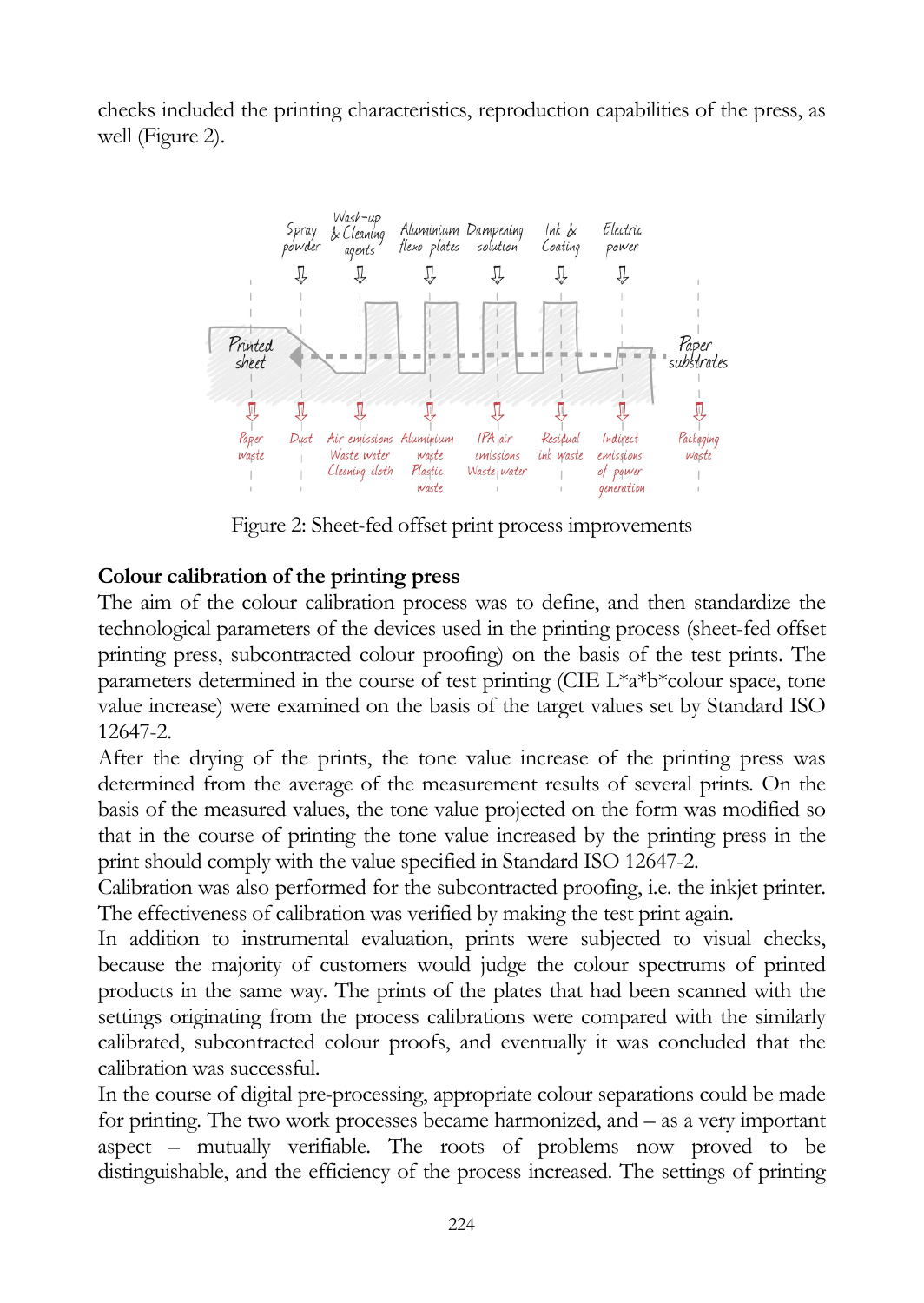became unambiguous, individual, occasional adjustments in the machine room could be avoided, reproducibility hugely improved.

## **SUMMARY OF RESULTS**

In the present study we have focused on promoting the introduction of the already initiated lean attitude by improving the technological processes of printing in order to make perceivable achievements. For this purpose, the interrelated projects have reinforced each other, and brought about the foreseen results. The optimal corrective actions were determined with a step-by-step review of the technological aspects of the printing process. The performance indicators suggested whether changes were made correctly.

The tasks described in association with the objective of the research were executed in three groups.

The 5S practices that had already been introduced to the operations concerned were improved on the KBA Rapida 142 printing press. In line with the expectations, as a result of the optimization of the material flow the idle time of the printing press has been considerably reduced.

By adapting new maintenance practices, the operating safety of the printing press has been enhanced. A maintenance system applying a more efficient strategy has been set up to make the manufacturer of the printing press responsible for sustaining the required technical conditions of the machine. With the use of this developed system, maintenance planning has become feasible, while frequent machine failures can be avoided.

By reconciling printing press and prepress processes, a major step has been taken towards the acceleration of machine changeover. By completing the calibration process, the number of cancelled prints to be adjusted has been decreased by 39%, while the desired design colours can be implemented more quickly.

With the application of the SMED device, the time demand of machine changeovers could be cut. In practice, the solution was implemented on the KBA Rapida 142 printing press. When standard operating procedures were introduced the necessary time for changeovers dropped by 45%.

The results of the actual implementation of the measures taken for the improvement of productivity as described in the discussion part of the research are demonstrated in *Table 1*. The table shows the performance indicators of the KBA Rapida 142 printing press before and after the adaptation of the corrective measures.

It can be claimed that the primarily examined key performance indicators have been substantially improved by the corrective measures. Moreover, it can be also confirmed that the enhancement of production efficiency is accompanied by cost reduction. The average duration of idle times has dropped from 43.8% to 23.4%. This newly recovered, additional time offers free capacity for manufacturing further products, real and profitability operations.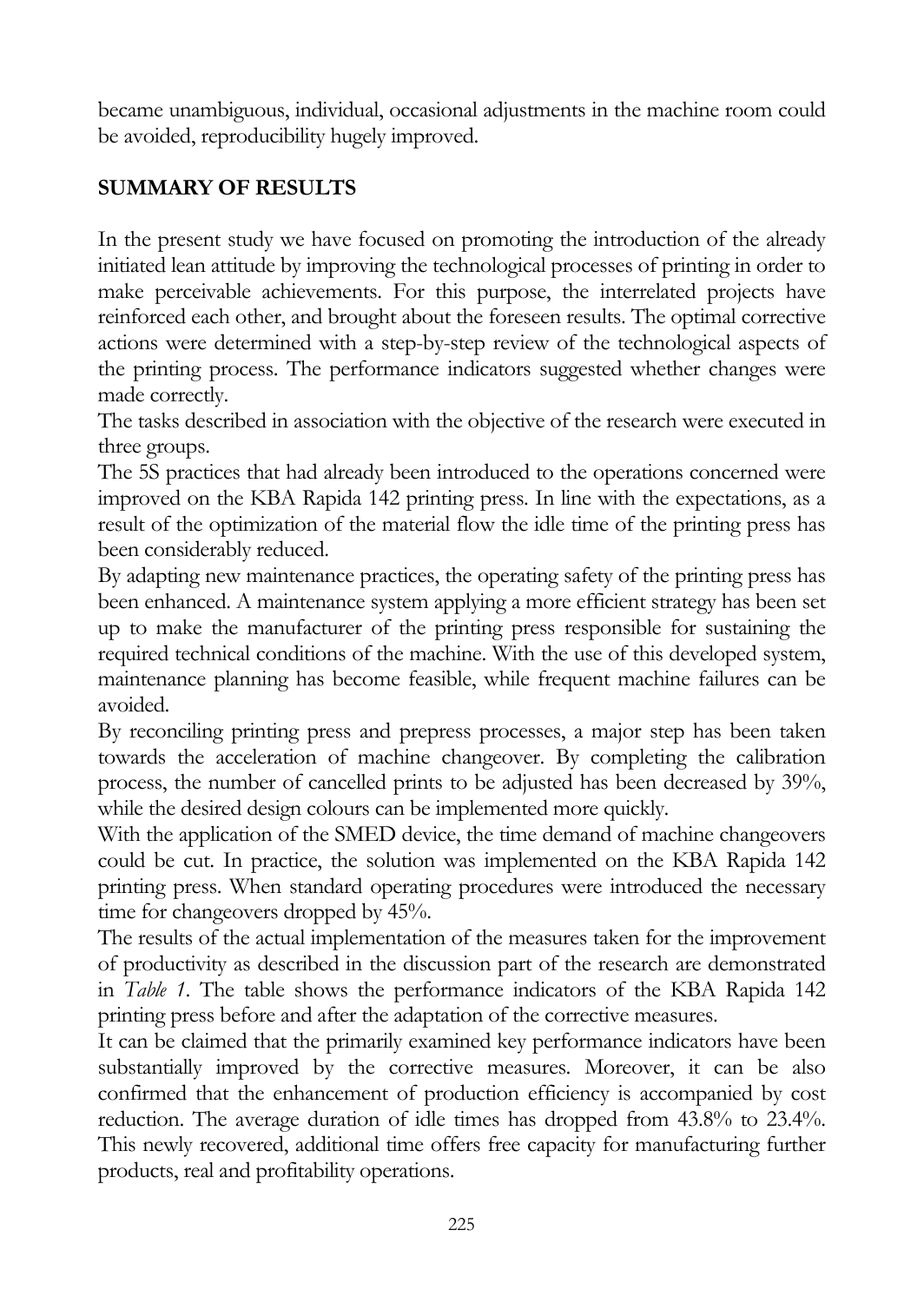| Performance indicators                   | Production figures<br>in 2009 | Production figures in<br>2014 |
|------------------------------------------|-------------------------------|-------------------------------|
| Operating time (hours p.a.)              | 3913                          | 5057                          |
| Adjustment time (hours p.a.)             | 717                           | 1126                          |
| Idle time (hours p.a.)                   | 1764                          | 1187                          |
| Manufacturing time (hours p.a.)          | 1432                          | 2762                          |
| Idle time $(\%)$                         | 43.8                          | 23.4                          |
| Adjustment time (h)                      | 1.39                          | 0.64                          |
| Number of adjustments                    | 515                           | 1754                          |
| Number of adjusting prints (sheets/job)  | 277                           | 169                           |
| Number of adjusting prints (sheets p.a.) | 142,597                       | 296,426                       |
| Number of cancelled prints (p.a.)        | 477,182                       | 198,015                       |
| Cancelled prints (sheets p.a.)           | 619,779                       | 494,596                       |
| Cancelled prints (%)                     | 4.5                           | 1.8                           |
| Machine speed (sheets/h)                 | 9100                          | 9920                          |
| Average number of useful copies          | 25,308                        | 15,614                        |
| Number of prints (sheets p.a.)           | 13,654,621                    | 27,890,000                    |

Table 1: Performance indicators of KBA 142 sheet-fed offset printing press in 2009 and 2014.

# **CONCLUSIONS**

The handling of the means of lean management and the development of the processes of printing technology with a common approach has clearly visible and measurable outcomes. As a result, it can be stated that the application of lean methods with proper view of industrial characteristics, i.e. "lean printing" is indeed a useful tool. Without a thorough knowledge of technology, the means of lean management may be successfully applicable, though cannot achieve a breakthrough.

The ways of practical usage described in the present paper undoubtedly underline this statement. Both cost reduction and the enhancement of production efficiency can be continued. It is a never-ending process. There will always be new losses occurring, and they can be eliminated from the process to achieve further improvements.

"A journey of a thousand miles begins with a single step" (Lao Tzu)